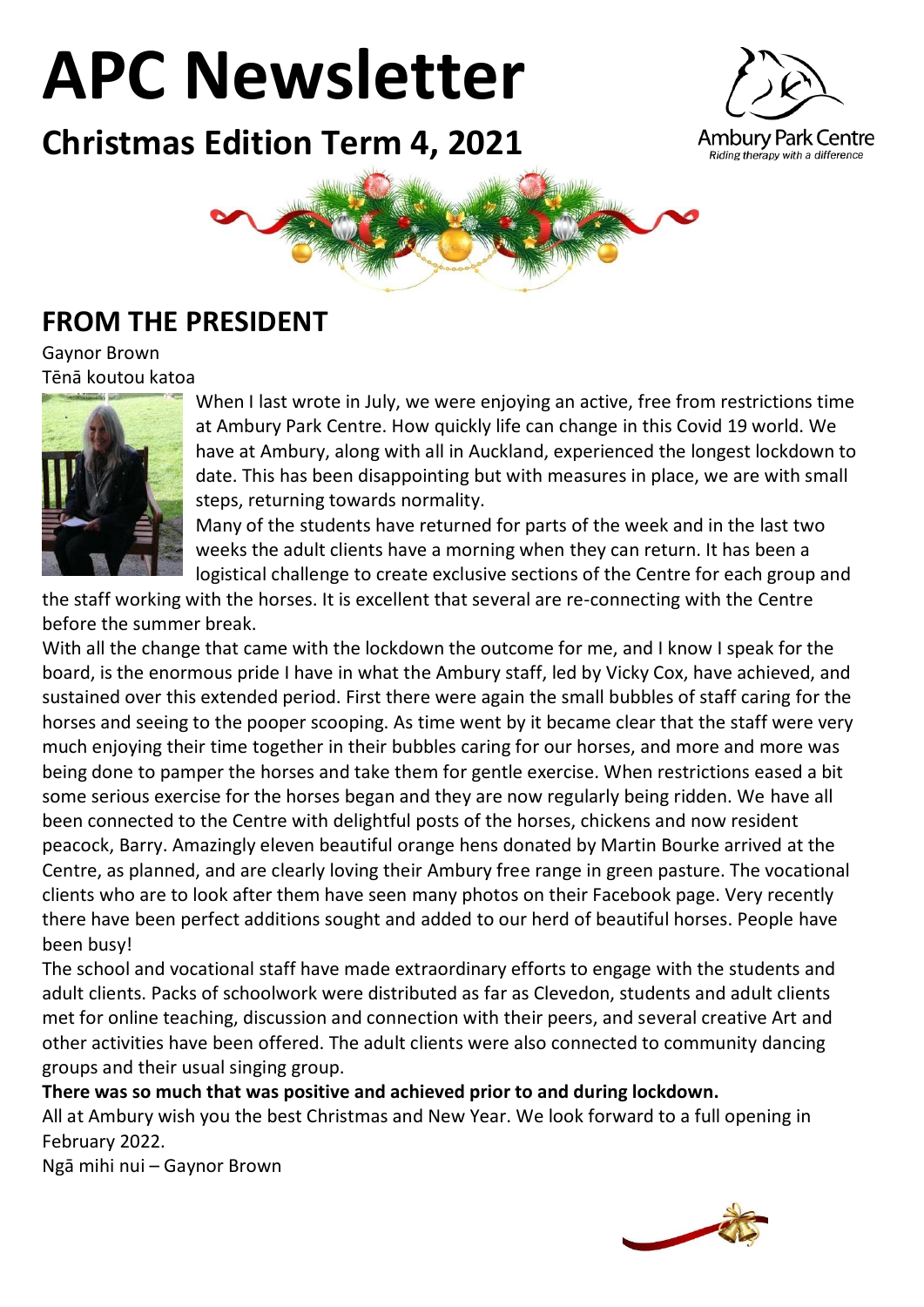# **FROM THE PRINCIPAL / DIRECTOR**

Vicky Cox Tēnā koutou katoa



Well, this time last year I said we were looking forward to 2021 and leaving Covid-19 behind, but what a challenging year it ended up being.

Through the lockdowns, as before, we stayed open under the Ministry of Primary Industries so that we could continue with the care of the horses. The staff attended daily to provide essential care and, as we moved into Level 3, a time for us to spend training the horses. I would like to acknowledge the hard

work of the staff during this year – their commitment to the Centre, to the horses and to our community members continues to be exemplary. I am so proud to be a part of this team.

But the year was not just Covid-19 and lockdowns. We enjoyed 2 ½ terms at the Centre fully engaged in our programmes and a lot of success was experienced by our students, clients and riders. It is a such a pleasure to work here – to be a part of their journey and to celebrate alongside them when a new skill is achieved. I welcome you to visit at any time to see the work that we do.

The Vocational Programme, based around life skills and community participation, has been hugely affected by the pandemic. This year has seen dramatic changes in the vocational programme under the fantastic leadership of Julie Wharton. The clients have undertaken a number of new activities around the centre, including developing a wonderful garden, more time with our beautiful horses learning more horsemanship skills and, more recently, a flock of chickens to care for.

The school currently has a roll of 25 students, all of whom are making progress in their programmes. This year we have focussed on students following their goals through their Individual Educational Plans and development of a transition plan to ensure that students have personal goals for transitioning into their community post APC. We have developed the garden and enjoyed many meals together, cooked by our students using produce from the garden.

After a great start to the year and welcoming several new riders, the Riding for Disabled Programme was, unfortunately, closed during the lockdown and we have been unable to safely open this year. However, we look forward to a positive start to 2022.

Luckily, we moved our Ribbon Day Programme to earlier in the year and July saw our students and clients displaying their riding and horsemanship skills to parents and caregivers in our Ribbon Day celebration. Congratulations to all the participants – you did yourselves proud.

Ambury Park Centre continues to be a place where children and adults who are challenged by the world around them, can find a place to grow in confidence, to build friendships and become more resilient to the world around them. I feel very fortunate to continue to be a part of this. I wish you all well for the remainder of 2021 and hope that your 2022 doesn't have as many challenges as this year has. Meri Kirihimete x

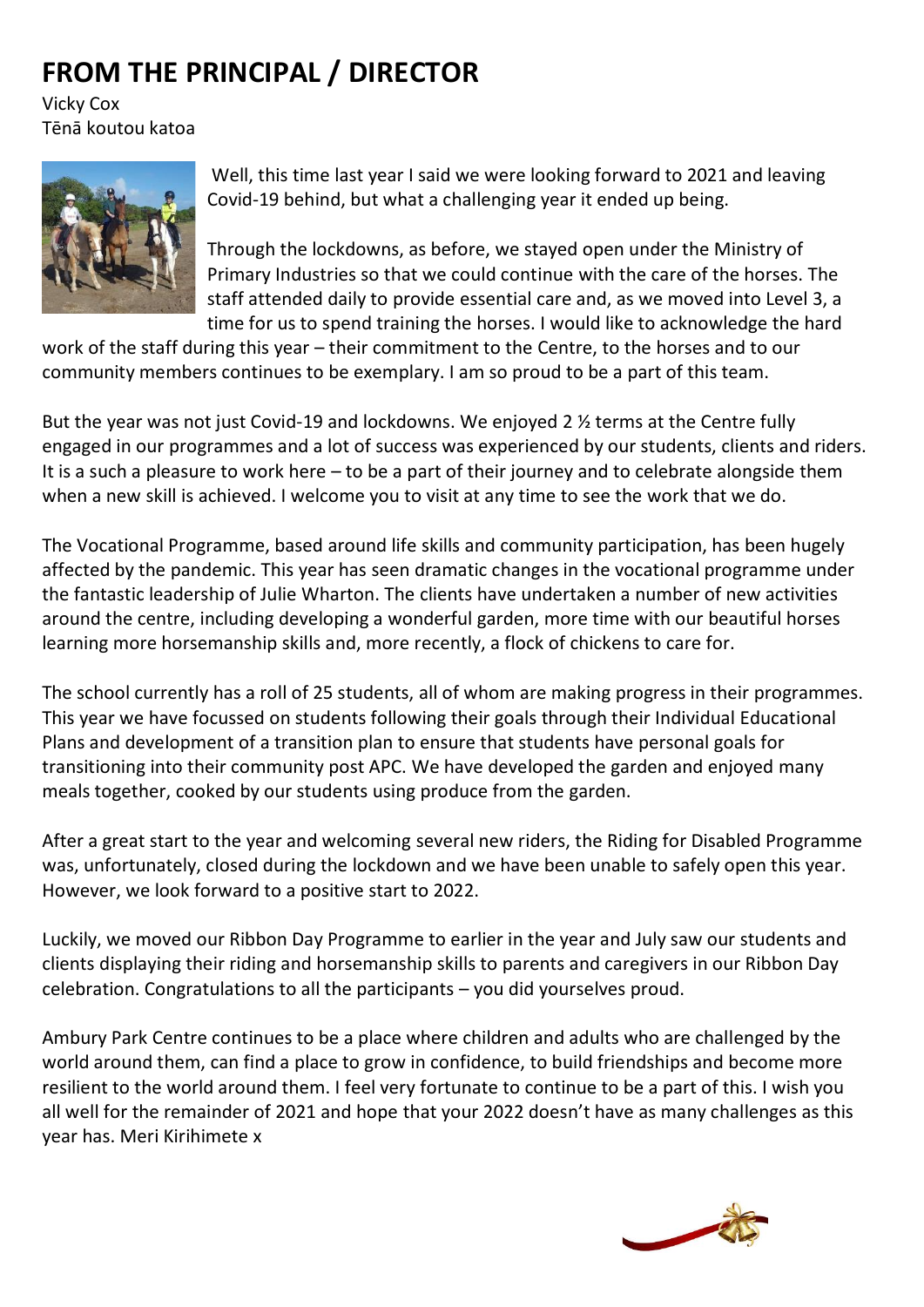## **Equine**

Andrea Menzies

2021 seems to be going out on less of a bang and more of a whimper. I'm sure most of us had optimistically assumed we'd seen the back of Covid and stifling lockdowns when we gladly farewelled 2020. Few could have foreseen what was lurking in the wings.

Consequently, our students will sadly not get to show case their riding mastery with a rousing end of year performance to friends and family. Purely by good fortune, we were able to hold our ribbon day earlier this year as some consolation.

As an equine team, we are very proud of every one of our exceptional students and clients. We get to witness the journey from nervous beginner to capable horseperson, absorbing life-changing lessons from our remarkable horses along the way. Patience, empathy, kindness and responsibility, just a few of the many virtues the human-horse connection can foster.



This year has seen the addition to our Ambury herd of both our smallest and largest horses: Spy a very appealing 12 hand Welsh pony, and the complete polar opposite, Highlander a strapping 17.1 hh purebred Clydesdale. Somewhere between the two we have Luka, the purpose-bred show jumper who didn't like jumping. Luka is a 9-year-old 15:3 hh gelding, perfectly content just taking in his surroundings and letting the busier competitive lifestyle pass him by. Swelling our numbers further, we were kindly offered Bella to lease, a very sweet older lady of 21 years with

valuable life experience behind her. Both have had the benefit of the Covid break to commence training into the Ambury way of life.

Earlier this year we took a huge loss when medical complications forced us to farewell our lovely Cindy. She is greatly missed in her position held for many years as the matriarch of therapy horses. She knew her job well and challenging her authority never sat well with her.

On a happier note, we were able to find Khan his perfect home on Waiheke Island, where we still receive regular photos and glowing updates on his progress.

## **Correspondence**

Belinda Sharp



What a strange year we have experienced, with students working from home. Like we have all discovered of ourselves, some students excelled with home learning, whilst others struggled. It is just as important for all to stay safe and enjoy the slower pace and extended family time. Thank you, Vicky for

steering our ship during this extremely difficult period and keeping us all in check. Students have returned on a staggered roster and are enjoying the reconnection with staff and horses.

It is with great sadness that I am saying goodbye to Ambury Park Centre. I am ready to retire and enjoy the rest of my twilight years. May you stay healthy and happy always.

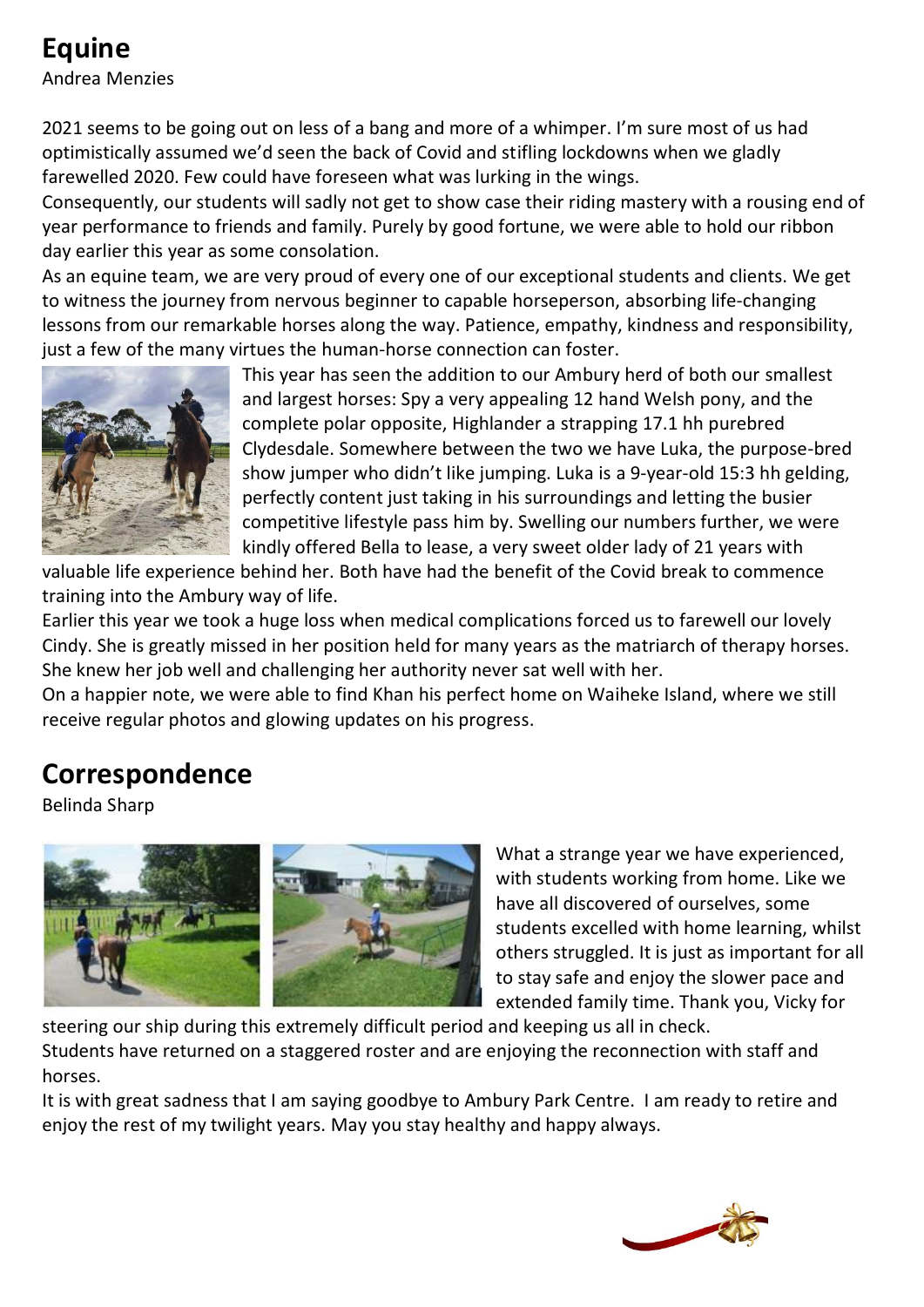**School** Elizabeth Warden





Term 3 and 4 were not quite what we had planned for this year, but students and staff got creative to ensure we stayed connected. Our students showed their flexibility and skills through some great learning and social activities.

Students extended their English skills through writing Lockdown diaries, researching horses and work, exploring simple poetry and

text, or stories about the pets they were spending more time with. Home kitchens and gardens became the classroom, with students trying new recipes for their correspondence learning and dabbling in kitchen science. We investigated the different colour dyes in lollies and identified household items that were acidic or basic.

Extending the "coloured dyes" theme, art activities included extracting dyes from foods and plant parts and then using them to make natural paints.



Lots of photos of our student's activities have been shared on our new Ambury Seesaw class page. Here are a few photos of their amazing work. Access to digital tools has been key to keeping us socially connected, we have been missing each other and the horses! We got to know each other's pets very well through our weekly Zoom calls and the horse and chickens joined us from Ambury on the weekends! Here is a snapshot from one of our calls.

#### **Art** Ellen Williams



At the start of Term 3, the Secondary Students worked towards an exhibition on Ribbon Day about Matariki. They presented a range of work that celebrated the Māori New Year, including drawings of the Southern Lights, a marae sculpture, paintings depicting the Seven Sisters, and more. The Vocational

Clients contributed with koru/stars which we hung from the ceiling of the exhibition. In conjunction with our Matariki work, we looked at our whakapapa, both individually, and as the Ambury community.

Lockdown meant we had to get creative from home in Term 3 and 4. Both the Secondary Students and Vocational Clients made some very imaginative and resourceful art while at home. Projects include; how to make your own paints at home from garden and kitchen materials, a still life treasure hunt around the house, photography projects, self-portraits and more! On return to Ambury, the students have focused on reconnecting and have been spending time outside in the vegetable garden. We weeded, planted seedlings for spring and painted murals on the side of the vegetable beds.

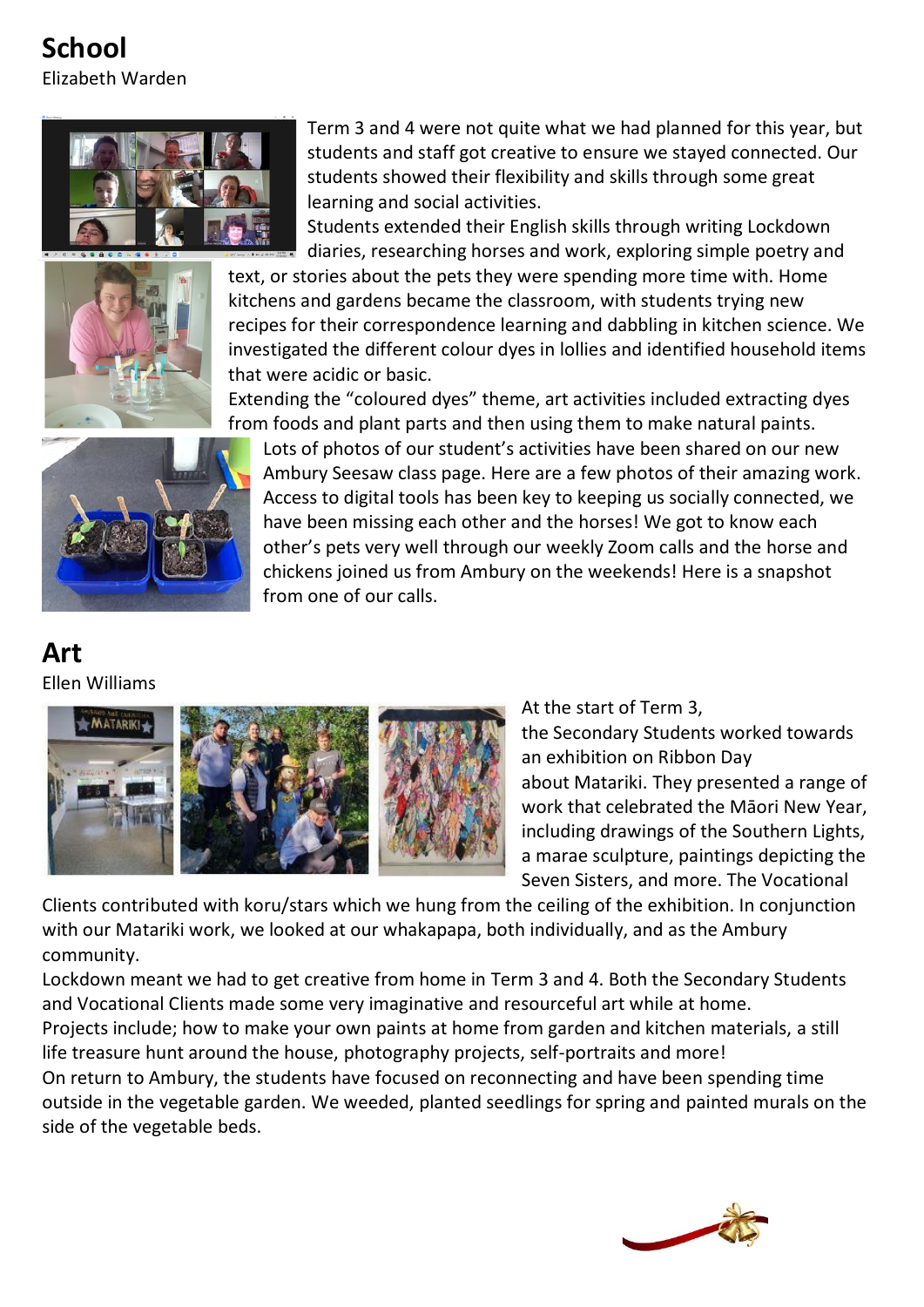#### **The Vocational Clients**

Julie Wharton





Plans can change and we learn to adapt. The past two terms have seen this happen for our Vocational clients, staff and whanau. Starting the term, we envisaged having our clients running the cafe and heading out into the community seeking work experience. This was not to be, but as usual our staff and clients went with the flow and we began our online distance programme.

Over the past 100 or so days, clients

and whanau have navigated their way through Zoom, breakout rooms, mute, unmute, Facebook posts, emails, texts, and phone calls – the sharing of daily activities from the comfort of our homes with the great support of mums, dads, siblings, and carers. We have done art, Te reo, dress up, waiata, favourite colours, animals and even viewing Ambury horses in their paddocks and stables! It was great to have so many clients engage, not only in our activities but also in the waiata and kanikani offered by Mapura studios and Dance Therapy NZ. We are very grateful that these programmes continued on and still provide for our clients.

Over the lockdown the chickens arrived! Martin Carew-Bourke and Tom arranged the delivery and set up of the chickens. A support team oversaw their first couple of weeks whist they settled into their new Ambury home. The clients have now named all 11 girls, which we had a lot of fun doing. They have all been laying a great number of eggs which we look forward to using in our cooking sessions in the future.

In the meantime, our last 2 weeks of the year will see small groups of clients attend Ambury, reconnecting with the horses and their friends before the end of the term. Best wishes from the team – Stay safe and keep well over the break. Kia haumaru, kia ora.

## **RDA/adaptive riding and Physiotherapy sessions**

Marjolein Harting-van Ree

We had so much rain

We had spring visitors and, beautiful visitors



We had snuggly horses, Sleepy horses, and new horses - Luka & Highlander



Now we are looking forward to seeing YOU back too in 2022! Meri Kirihimete